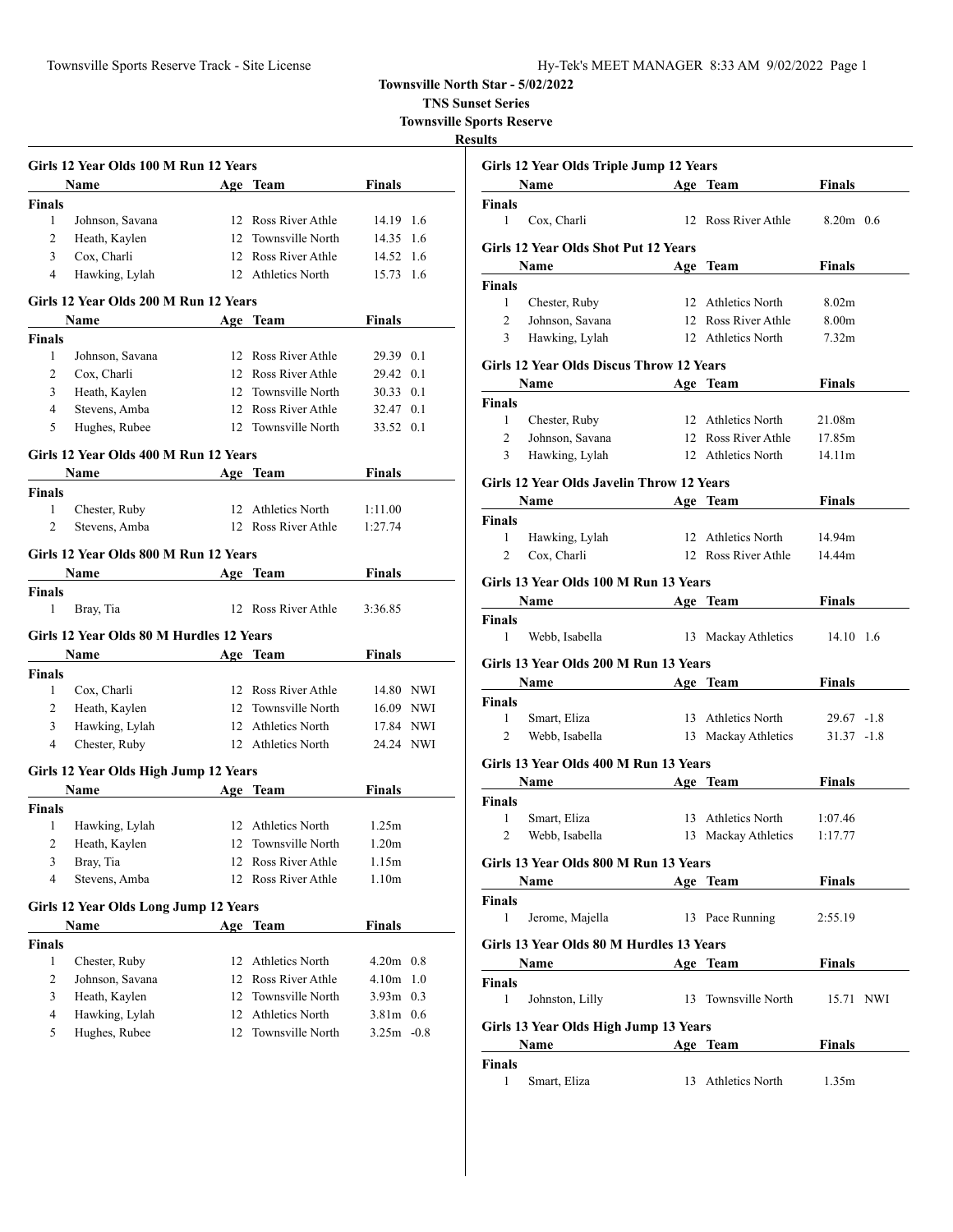**TNS Sunset Series**

**Townsville Sports Reserve**

|                | Finals  (Girls 13 Year Olds High Jump 13 Years) |    |                     |                   |  |
|----------------|-------------------------------------------------|----|---------------------|-------------------|--|
|                | <b>Age</b> Team<br>Name                         |    |                     | <b>Finals</b>     |  |
| 2              | Johnston, Lilly                                 |    | 13 Townsville North | 1.30 <sub>m</sub> |  |
|                | Girls 13 Year Olds Long Jump 13 Years           |    |                     |                   |  |
|                | Name                                            |    | Age Team            | <b>Finals</b>     |  |
| <b>Finals</b>  |                                                 |    |                     |                   |  |
| 1              | Johnston, Lilly                                 | 13 | Townsville North    | $3.85m$ 0.2       |  |
|                |                                                 |    |                     |                   |  |
|                | Girls 13 Year Olds Triple Jump 13 Years         |    |                     |                   |  |
|                | <b>Example 21 Age Team</b><br><b>Name</b>       |    |                     | Finals            |  |
| <b>Finals</b>  |                                                 |    |                     |                   |  |
| 1              | Johnston, Lilly                                 |    | 13 Townsville North | $7.88m$ 1.0       |  |
|                | Girls 14 Year Olds 100 M Run 14 Years           |    |                     |                   |  |
|                | Name                                            |    | Age Team            | Finals            |  |
| Finals         |                                                 |    |                     |                   |  |
| 1              | Dean, Willow                                    |    | 14 Townsville North | $13.25 -0.1$      |  |
| 2              | Taylor, Lily                                    |    | 14 Athletics North  | $13.60 - 0.1$     |  |
| 3              | Whiting, Chelsea                                |    | 14 Ross River Athle | $14.21 - 0.1$     |  |
| $\overline{4}$ | Tuala, Evoltia                                  |    | 14 Townsville North | $14.49 - 0.1$     |  |
| 5              | Thomas, Indiana                                 |    | 14 Townsville North | $14.80 - 0.1$     |  |
|                | Girls 14 Year Olds 200 M Run 14 Years           |    |                     |                   |  |
|                |                                                 |    |                     |                   |  |
|                | Name                                            |    | Age Team            | <b>Finals</b>     |  |
| <b>Finals</b>  |                                                 |    |                     |                   |  |
| 1              | Dean, Willow                                    |    | 14 Townsville North | 27.46 -1.8        |  |
| $\overline{2}$ | Chester, Isabella                               |    | 14 Townsville North | 27.77 -1.8        |  |
| 3              | Taylor, Lily                                    |    | 14 Athletics North  | $28.63 - 1.8$     |  |
| $\overline{4}$ | Whiting, Chelsea                                |    | 14 Ross River Athle | $30.53 -1.8$      |  |
| 5              | Thomas, Indiana                                 |    | 14 Townsville North | $30.92 -1.8$      |  |
|                | Girls 14 Year Olds 400 M Run 14 Years           |    |                     |                   |  |
|                | Name                                            |    | Age Team            | <b>Finals</b>     |  |
| Finals         |                                                 |    |                     |                   |  |
| 1              | Richards, Matilda                               |    | 14 Townsville North | 1:05.91           |  |
|                |                                                 |    |                     |                   |  |
|                | Girls 14 Year Olds 800 M Run 14 Years           |    |                     |                   |  |
|                | Name                                            |    | Age Team            | <b>Finals</b>     |  |
| Finals         |                                                 |    | 14 Townsville North |                   |  |
| 1              | Round, Erica<br>Griffiths, Isabella             |    |                     | 2:49.34           |  |
|                |                                                 |    | 14 Pace Running     | 3:00.94           |  |
|                | Girls 14 Year Olds 90 M Hurdles 14 Years        |    |                     |                   |  |
|                | Name                                            |    | Age Team            | <b>Finals</b>     |  |
| <b>Finals</b>  |                                                 |    |                     |                   |  |
| $\mathbf{1}$   | Chester, Isabella                               |    | 14 Townsville North | 14.87 NWI         |  |
| 2              | Taylor, Lily                                    |    | 14 Athletics North  | 17.80 NWI         |  |
| 3              | Whiting, Chelsea                                |    | 14 Ross River Athle | 19.16 NWI         |  |
|                |                                                 |    |                     |                   |  |
|                | Girls 14 Year Olds High Jump 14 Years           |    |                     |                   |  |
|                | Name                                            |    | Age Team            | Finals            |  |
| <b>Finals</b>  |                                                 |    |                     |                   |  |
| 1              | Richards, Matilda                               |    | 14 Townsville North | 1.50 <sub>m</sub> |  |

|                | Girls 14 Year Olds Long Jump 14 Years                |    |                     |                    |
|----------------|------------------------------------------------------|----|---------------------|--------------------|
|                | Name                                                 |    | Age Team            | Finals             |
| Finals         |                                                      |    |                     |                    |
| 1              | Taylor, Lily                                         |    | 14 Athletics North  | $5.00m$ 1.4        |
| $\overline{2}$ | Chester, Isabella                                    |    | 14 Townsville North | $4.76m$ 0.9        |
| 3              | Whiting, Chelsea                                     |    | 14 Ross River Athle | $3.96m$ 0.7        |
|                | Girls 14 Year Olds Triple Jump 14 Years              |    |                     |                    |
|                | Name<br><u>and the companion of the companion of</u> |    | Age Team            | <b>Finals</b>      |
| <b>Finals</b>  |                                                      |    |                     |                    |
| 1              | Chester, Isabella                                    |    | 14 Townsville North | 10.44m 1.1         |
| 2              | Dean, Willow                                         |    | 14 Townsville North | $9.52m$ 0.9        |
| 3              | Taylor, Lily                                         |    | 14 Athletics North  | $8.95m$ 1.2        |
| 4              | Thomas, Indiana                                      |    | 14 Townsville North | $8.63m$ 0.6        |
| 5              | Whiting, Chelsea                                     |    | 14 Ross River Athle | 8.34m 1.4          |
|                | <b>Girls 14 Year Olds Shot Put 14 Years</b>          |    |                     |                    |
|                | Name                                                 |    | Age Team            | Finals             |
| Finals         |                                                      |    |                     |                    |
| $\mathbf{1}$   | Tuala, Evoltia                                       |    | 14 Townsville North | 10.32m             |
|                | <b>Girls 14 Year Olds Discus Throw 14 Years</b>      |    |                     |                    |
|                | Name<br>Age Team                                     |    |                     | Finals             |
| Finals         |                                                      |    |                     |                    |
| 1              | Tuala, Evoltia                                       |    | 14 Townsville North | 25.57m             |
|                | Girls 14 Year Olds Javelin Throw 14 Years            |    |                     |                    |
|                | Name Age Team                                        |    |                     | <b>Finals</b>      |
| Finals         |                                                      |    |                     |                    |
| 1              | Tuala, Evoltia                                       |    | 14 Townsville North | 19.71 <sub>m</sub> |
|                | Girls 15 Year Olds 100 M Run 15 Years                |    |                     |                    |
|                | <b>Name</b>                                          |    | Age Team            | Finals             |
| <b>Finals</b>  |                                                      |    |                     |                    |
| 1              | Webb, Mikayla                                        |    | 15 Mackay Athletics | $12.75 - 1.8$      |
| $\overline{c}$ | Hughes, Lillian                                      |    | 15 Townsville North | $13.16 - 1.8$      |
|                | Girls 15 Year Olds 200 M Run 15 Years                |    |                     |                    |
|                | Name                                                 |    | Age Team            | <b>Finals</b>      |
| Finals         |                                                      |    |                     |                    |
| 1              | Webb, Mikayla                                        |    | 15 Mackay Athletics | $26.24 -0.2$       |
| 2              | Hughes, Lillian                                      |    | 15 Townsville North | $26.64 - 0.2$      |
|                | Girls 15 Year Olds 400 M Run 15 Years                |    |                     |                    |
|                | Name                                                 |    | Age Team            | <b>Finals</b>      |
| <b>Finals</b>  |                                                      |    |                     |                    |
| 1              | Hughes, Lillian                                      |    | 15 Townsville North | 1:02.26            |
|                | Girls 15 Year Olds 800 M Run 15 Years                |    |                     |                    |
|                | Name                                                 |    | Age Team            | Finals             |
| Finals         |                                                      |    |                     |                    |
| 1              | Neale, Xian                                          | 15 | Pace Running        | 2:49.68            |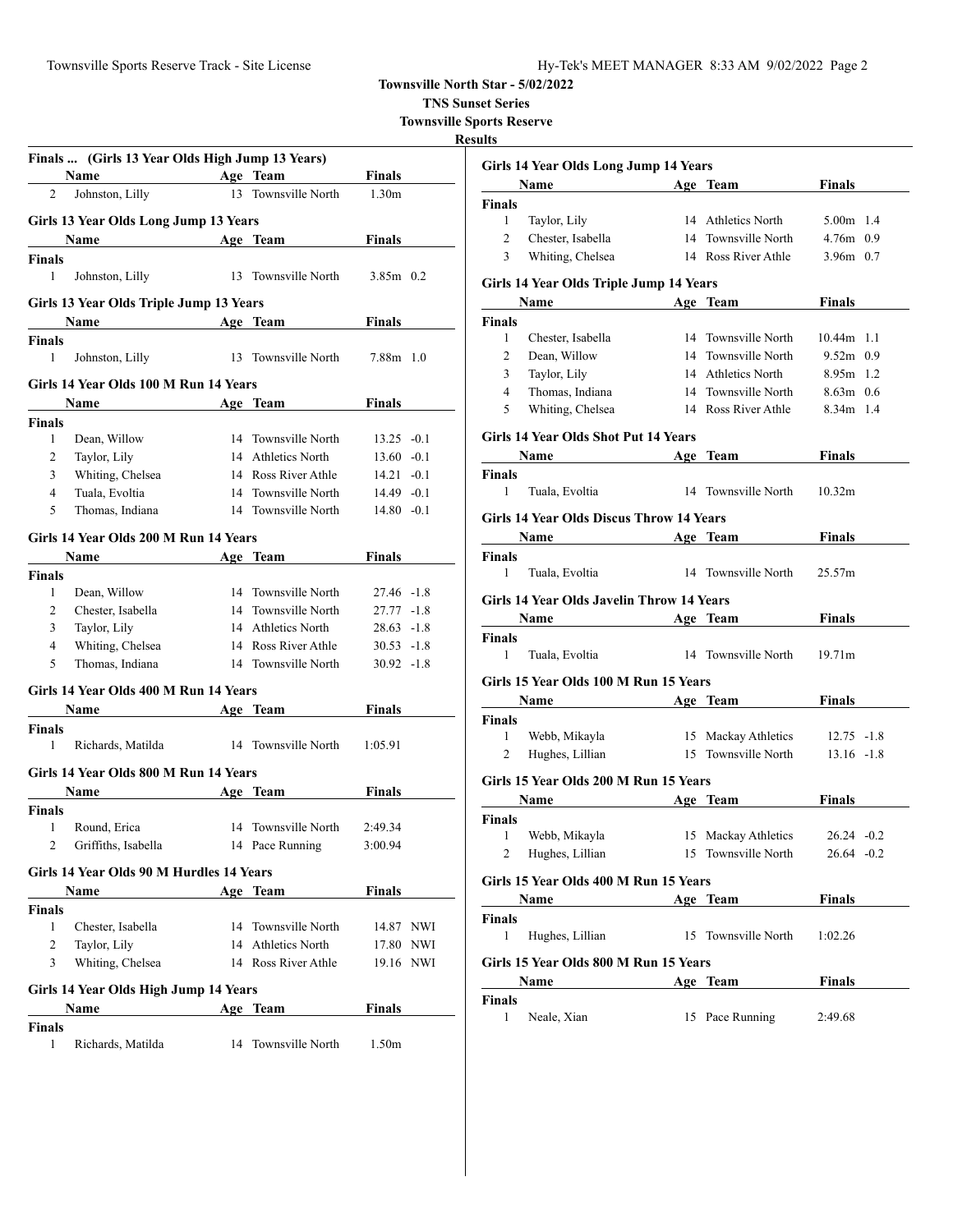**TNS Sunset Series**

**Townsville Sports Reserve**

| Girls 15 Year Olds Javelin Throw 15 Years                        |                                                                                                                                                                         |
|------------------------------------------------------------------|-------------------------------------------------------------------------------------------------------------------------------------------------------------------------|
| Finals<br>Age Team                                               |                                                                                                                                                                         |
|                                                                  |                                                                                                                                                                         |
| 15 Pace Running<br>FOUL                                          |                                                                                                                                                                         |
|                                                                  |                                                                                                                                                                         |
| Finals<br>Age Team                                               |                                                                                                                                                                         |
|                                                                  |                                                                                                                                                                         |
| 17 Athletics North                                               |                                                                                                                                                                         |
| 17 Townsville North                                              |                                                                                                                                                                         |
| 16 Townsville North                                              |                                                                                                                                                                         |
| 17 Peak Performance                                              |                                                                                                                                                                         |
|                                                                  |                                                                                                                                                                         |
| Finals<br><b>Team</b>                                            |                                                                                                                                                                         |
|                                                                  |                                                                                                                                                                         |
| 16 Townsville North                                              |                                                                                                                                                                         |
| 16 Tablelands Athle                                              |                                                                                                                                                                         |
|                                                                  |                                                                                                                                                                         |
| Age Team                                                         |                                                                                                                                                                         |
|                                                                  |                                                                                                                                                                         |
|                                                                  |                                                                                                                                                                         |
|                                                                  |                                                                                                                                                                         |
|                                                                  |                                                                                                                                                                         |
| 16 Tablelands Athle<br>1:13.47                                   |                                                                                                                                                                         |
|                                                                  |                                                                                                                                                                         |
|                                                                  |                                                                                                                                                                         |
| Finals<br>Age Team                                               |                                                                                                                                                                         |
|                                                                  |                                                                                                                                                                         |
| 16 Pace Running<br>2:24.92                                       |                                                                                                                                                                         |
| 17 Pace Running<br>2:27.99                                       |                                                                                                                                                                         |
| 17 Pace Running<br>2:42.81                                       |                                                                                                                                                                         |
| 16 Peak Performance<br>2:43.12                                   |                                                                                                                                                                         |
|                                                                  |                                                                                                                                                                         |
| <b>Finals</b><br>Age Team                                        |                                                                                                                                                                         |
|                                                                  |                                                                                                                                                                         |
| 16 Peak Performance<br>19.66 NWI                                 |                                                                                                                                                                         |
|                                                                  |                                                                                                                                                                         |
|                                                                  |                                                                                                                                                                         |
| Age Team<br>Finals                                               |                                                                                                                                                                         |
|                                                                  |                                                                                                                                                                         |
| Townsville North<br>5.63 <sub>m</sub>                            | 1.1                                                                                                                                                                     |
| Townsville North<br>5.28m                                        | 1.7                                                                                                                                                                     |
| Tablelands Athle<br>$4.19m + 0.0$                                |                                                                                                                                                                         |
|                                                                  |                                                                                                                                                                         |
| <b>Finals</b><br>Team                                            |                                                                                                                                                                         |
|                                                                  |                                                                                                                                                                         |
| Townsville North<br>11.80m 1.4<br>Townsville North<br>10.09m 0.4 |                                                                                                                                                                         |
|                                                                  | $13.18 - 1.8$<br>13.18 -1.8<br>13.19 -1.8<br>14.29 -1.8<br>$26.68 - 0.2$<br>$30.16 - 0.2$<br>Finals<br>17 Peak Performance<br>1:03.63<br>16 Peak Performance<br>1:06.47 |

|                    | Wmn 16-17 Shot Put U18 Years            |     |                     |               |  |
|--------------------|-----------------------------------------|-----|---------------------|---------------|--|
|                    | Name                                    |     | Age Team            | <b>Finals</b> |  |
| <b>Finals</b>      |                                         |     |                     |               |  |
| 1                  | Linton, Isabella                        |     | 16 Townsville North | 14.31m        |  |
| 2                  | Millerd T47/F46, Natalie                |     | 16 Tablelands Athle | 8.36m         |  |
|                    |                                         |     |                     |               |  |
|                    | <b>Wmn 16-17 Discus Throw U18 Years</b> |     |                     |               |  |
|                    | Name                                    | Age | Team                | Finals        |  |
| <b>Finals</b><br>1 |                                         |     | 16 Tablelands Athle | 22.29m        |  |
|                    | Millerd T47/F46, Natalie                |     |                     |               |  |
|                    | <b>Wmn 18-19 100 M Run U20 Years</b>    |     |                     |               |  |
|                    | Name                                    |     | Age Team            | Finals        |  |
| Finals             |                                         |     |                     |               |  |
| $\mathbf{1}$       | Starr, Isabella                         |     | 18 Townsville North | $13.17 - 1.8$ |  |
| $\overline{2}$     | Ford, Olivia                            | 19  | Townsville North    | $16.17 - 1.8$ |  |
|                    | <b>Wmn 18-19 200 M Run U20 Years</b>    |     |                     |               |  |
|                    | Name                                    |     | Age Team            | Finals        |  |
| <b>Finals</b>      |                                         |     |                     |               |  |
| 1                  | Starr, Isabella                         |     | 18 Townsville North | $25.96 -0.2$  |  |
| $\overline{c}$     | Ford, Olivia                            | 19  | Townsville North    | $33.21 - 0.2$ |  |
|                    |                                         |     |                     |               |  |
|                    | Wmn 14-29 100 M Run Open                |     |                     |               |  |
|                    | <b>Name</b>                             |     | Age Team            | Finals        |  |
| <b>Finals</b>      |                                         |     |                     |               |  |
| 1                  | Webb, Mikayla                           |     | 15 Mackay Athletics | 12.75 1.8     |  |
| 2                  | Hughes, Lillian                         |     | 15 Townsville North | 13.16 1.8     |  |
| 3                  | Starr, Isabella                         |     | 18 Townsville North | 13.17 1.8     |  |
| 4                  | Ford, Olivia                            |     | 19 Townsville North | 16.17 1.8     |  |
|                    | <b>Wmn 14-29 200 M Run Open</b>         |     |                     |               |  |
|                    | Name                                    |     | Age Team            | <b>Finals</b> |  |
| <b>Finals</b>      |                                         |     |                     |               |  |
| 1                  | Starr, Isabella                         |     | 18 Townsville North | 25.96 -0.2    |  |
| 2                  | Webb, Mikayla                           |     | 15 Mackay Athletics | $26.24 -0.2$  |  |
| 3                  | Hughes, Lillian                         |     | 15 Townsville North | $26.64 - 0.2$ |  |
| 4                  | Chester, Zoe                            |     | 16 Townsville North | $26.68 - 0.2$ |  |
| 5                  | Millerd T47/F46, Natalie                |     | 16 Tablelands Athle | $30.16 - 0.2$ |  |
| 6                  | Ford, Olivia                            | 19  | Townsville North    | $33.21 - 0.2$ |  |
|                    | Wmn 20-29 Long Jump Open                |     |                     |               |  |
|                    | Name                                    |     | Age Team            | <b>Finals</b> |  |
| Finals             |                                         |     |                     |               |  |
| 1                  | Wilson, Sharna                          |     | 26 Townsville North | $3.65m$ 0.1   |  |
|                    |                                         |     |                     |               |  |
|                    | Wmn 20-29 Shot Put Open                 |     |                     |               |  |
|                    | Name                                    |     | Age Team            | Finals        |  |
| Finals             |                                         |     |                     |               |  |
| 1                  | Wilson, Tara                            | 22  | Townsville North    | 9.38m         |  |
|                    | Wmn 20-29 Discus Throw Open             |     |                     |               |  |
|                    | Name                                    |     | Age Team            | <b>Finals</b> |  |
| <b>Finals</b>      |                                         |     |                     |               |  |
| 1                  | Wilson, Tara                            | 22  | Townsville North    | 30.87m        |  |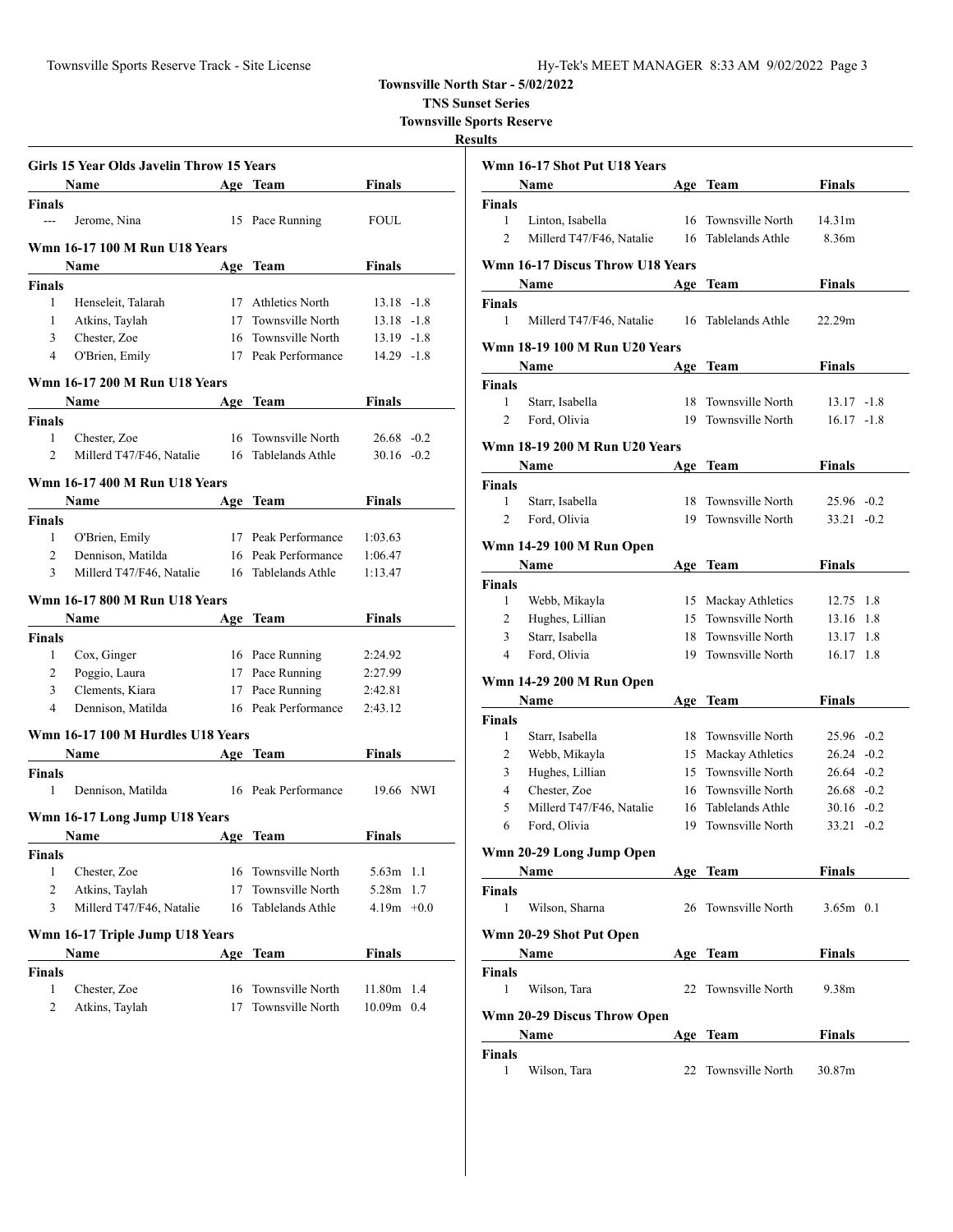**TNS Sunset Series**

**Townsville Sports Reserve**

|               | Finals  (Wmn 20-29 Discus Throw Open)           |    |                     |               |  |
|---------------|-------------------------------------------------|----|---------------------|---------------|--|
|               | Name                                            |    | Age Team            | Finals        |  |
| 2             | Wilson, Sharna                                  | 26 | Townsville North    | 26.28m        |  |
|               | Wmn 20-29 Javelin Throw Open                    |    |                     |               |  |
|               | Name                                            |    | Age Team            | Finals        |  |
| <b>Finals</b> |                                                 |    |                     |               |  |
| 1             | Wilson, Tara                                    |    | 22 Townsville North | 26.96m        |  |
| 2             | Wilson, Sharna                                  |    | 26 Townsville North | 25.05m        |  |
|               |                                                 |    |                     |               |  |
|               | Boys 12 Year Olds 100 M Run 12 Years            |    |                     |               |  |
|               | Name                                            |    | Age Team            | Finals        |  |
| Finals        |                                                 |    |                     |               |  |
| 1             | Cheyne, Nathan                                  |    | 12 Townsville North | 14.96 1.1     |  |
| $\mathbf{2}$  | Reid, Jackson                                   |    | 12 Ross River Athle | 15.56 1.1     |  |
| 3             | Jackson, Lincoln                                |    | 12 Townsville North | 18.85 1.1     |  |
|               |                                                 |    |                     |               |  |
|               | Boys 12 Year Olds 200 M Run 12 Years            |    |                     |               |  |
|               | <b>Name</b>                                     |    | Age Team            | Finals        |  |
| Finals        |                                                 |    |                     |               |  |
| 1             | Cheyne, Nathan                                  |    | 12 Townsville North | $33.57 - 0.5$ |  |
| 2             | Reid, Jackson                                   |    | 12 Ross River Athle | $34.48 - 0.5$ |  |
| 3             | Jackson, Lincoln                                |    | 12 Townsville North | $41.41 - 0.5$ |  |
|               | Boys 12 Year Olds 800 M Run 12 Years            |    |                     |               |  |
|               | Name                                            |    | Age Team            | <b>Finals</b> |  |
| Finals        |                                                 |    |                     |               |  |
| $\mathbf{1}$  | Neale, Jack                                     |    | 12 Pace Running     | 3:16.11       |  |
| 2             | Jackson, Lincoln                                |    | 12 Townsville North | 3:38.83       |  |
|               |                                                 |    |                     |               |  |
|               | Boys 12 Year Olds 90 M Hurdles 12 Years         |    |                     |               |  |
|               | <b>Name</b>                                     |    | Age Team            | Finals        |  |
| Finals        |                                                 |    |                     |               |  |
| 1             | Cheyne, Nathan                                  |    | 12 Townsville North | 19.00 NWI     |  |
| 2             | Reid, Jackson                                   |    | 12 Ross River Athle | 19.39 NWI     |  |
|               | Boys 12 Year Olds Long Jump 12 Years            |    |                     |               |  |
|               | Name                                            |    | Age Team            | <b>Finals</b> |  |
| <b>Finals</b> |                                                 |    |                     |               |  |
| 1             | Reid, Jackson                                   |    | 12 Ross River Athle | $3.53m$ 0.9   |  |
| 2             | Cleaver, Adam                                   |    | 12 Athletics North  | 2.84m 0.9     |  |
|               |                                                 |    |                     |               |  |
|               | <b>Boys 12 Year Olds Triple Jump 12 Years</b>   |    |                     |               |  |
|               | Name                                            |    | Age Team            | Finals        |  |
| Finals        |                                                 |    |                     |               |  |
| 1             | Reid, Jackson                                   |    | 12 Ross River Athle | $7.37m +0.0$  |  |
|               | <b>Boys 12 Year Olds Javelin Throw 12 Years</b> |    |                     |               |  |
|               | <b>Name</b>                                     |    |                     |               |  |
|               |                                                 |    | Age Team            | <b>Finals</b> |  |
| <b>Finals</b> |                                                 |    |                     |               |  |
| ---           | Reid, Jackson                                   |    | 12 Ross River Athle | <b>FOUL</b>   |  |
|               | Boys 13 Year Olds 100 M Run 13 Years            |    |                     |               |  |
|               | Name                                            |    | Age Team            | Finals        |  |
| Finals        |                                                 |    |                     |               |  |
| 1             | Archer, Darcy                                   | 13 | Townsville North    | 13.08 0.1     |  |
|               |                                                 |    |                     |               |  |

| ults                                 |                                          |                 |                                            |                            |           |  |  |  |
|--------------------------------------|------------------------------------------|-----------------|--------------------------------------------|----------------------------|-----------|--|--|--|
| 2                                    | Green, Matthew                           |                 | 13 Ross River Athle                        | 14.25 0.1                  |           |  |  |  |
| 3                                    | Ziegeler, Johnny                         |                 | 13 Athletics North                         | 14.31                      | 0.1       |  |  |  |
| 4                                    | Deliseo, Caleb                           |                 | 13 Townsville North                        | 15.92 0.1                  |           |  |  |  |
| 5                                    | Otto T/F37, Heath                        |                 | 13 Townsville North                        | 17.12 0.1                  |           |  |  |  |
| 6                                    | Kellett T/F37, Kayne                     |                 | 13 Townsville North                        | 17.44 0.1                  |           |  |  |  |
|                                      | Boys 13 Year Olds 200 M Run 13 Years     |                 |                                            |                            |           |  |  |  |
|                                      | Name                                     |                 | Age Team                                   | <b>Finals</b>              |           |  |  |  |
| <b>Finals</b>                        |                                          |                 |                                            |                            |           |  |  |  |
| 1                                    | Archer, Darcy                            | 13 <sup>7</sup> | Townsville North                           | 26.86 -0.5                 |           |  |  |  |
| 2                                    | Ziegeler, Johnny                         |                 | 13 Athletics North                         | $28.80 - 0.5$              |           |  |  |  |
| 3                                    | Otto T/F37, Heath                        |                 | 13 Townsville North                        | $36.38 - 0.5$              |           |  |  |  |
| Boys 13 Year Olds 400 M Run 13 Years |                                          |                 |                                            |                            |           |  |  |  |
|                                      | Name                                     |                 | Age Team                                   | Finals                     |           |  |  |  |
| <b>Finals</b><br>1                   | Otto T/F37, Heath                        |                 | 13 Townsville North                        | 1:26.07                    |           |  |  |  |
|                                      |                                          |                 |                                            |                            |           |  |  |  |
|                                      | Boys 13 Year Olds 800 M Run 13 Years     |                 |                                            |                            |           |  |  |  |
|                                      | Name                                     |                 | Age Team                                   | <b>Finals</b>              |           |  |  |  |
| Finals                               |                                          |                 |                                            |                            |           |  |  |  |
| 1                                    | Otto T/F37, Heath                        |                 | 13 Townsville North                        | 3:47.35                    |           |  |  |  |
|                                      | Boys 13 Year Olds 90 M Hurdles 13 Years  |                 |                                            |                            |           |  |  |  |
|                                      | Name                                     |                 | Age Team                                   | Finals                     |           |  |  |  |
| Finals                               |                                          |                 |                                            |                            |           |  |  |  |
| 1                                    | Green, Matthew                           |                 | 13 Ross River Athle                        | 17.79 NWI                  |           |  |  |  |
|                                      | Deliseo, Caleb                           |                 | 13 Townsville North                        |                            | 19.11 NWI |  |  |  |
| 2                                    |                                          |                 |                                            |                            |           |  |  |  |
|                                      |                                          |                 |                                            |                            |           |  |  |  |
|                                      | Boys 13 Year Olds Long Jump 13 Years     |                 |                                            |                            |           |  |  |  |
|                                      | Name                                     |                 | Age Team                                   | <b>Finals</b>              |           |  |  |  |
| Finals                               |                                          |                 |                                            |                            |           |  |  |  |
| 1                                    | Archer, Darcy                            |                 | 13 Townsville North                        | $4.73m$ 1.8                |           |  |  |  |
| 2<br>3                               | Green, Matthew                           |                 | 13 Ross River Athle<br>13 Townsville North | $3.90m$ 1.6<br>$3.33m$ 0.1 |           |  |  |  |
|                                      | Kellett T/F37, Kayne                     |                 |                                            |                            |           |  |  |  |
|                                      | Boys 13 Year Olds Triple Jump 13 Years   |                 |                                            |                            |           |  |  |  |
|                                      | Name                                     |                 | Age Team                                   | Finals                     |           |  |  |  |
| <b>Finals</b>                        |                                          |                 |                                            |                            |           |  |  |  |
| 1                                    | Archer, Darcy                            |                 | 13 Townsville North                        | $9.77m$ 0.2                |           |  |  |  |
| $\mathbf{2}$                         | Green. Matthew                           |                 | 13 Ross River Athle                        | $8.08m$ 0.3                |           |  |  |  |
|                                      | Boys 13 Year Olds Javelin Throw 13 Years |                 |                                            |                            |           |  |  |  |
|                                      | Name                                     |                 | Age Team                                   | <b>Finals</b>              |           |  |  |  |
| <b>Finals</b>                        |                                          |                 |                                            |                            |           |  |  |  |
| 1                                    | Archer, Darcy                            | 13              | Townsville North                           | 28.48m                     |           |  |  |  |
| $\overline{c}$                       | Otto T/F37, Heath                        | 13              | Townsville North                           | 10.50 <sub>m</sub>         |           |  |  |  |
|                                      | Boys 14 Year Olds 100 M Run 14 Years     |                 |                                            |                            |           |  |  |  |
|                                      | Name                                     |                 | Age Team                                   | <b>Finals</b>              |           |  |  |  |
| <b>Finals</b>                        |                                          |                 |                                            |                            |           |  |  |  |
| 1                                    | Hewitt-Watson, Keanu                     |                 | 14 Townsville North                        | 12.56 0.4                  |           |  |  |  |
| 2<br>3                               | Burns, Byron<br>McKiernan, Lachlan       |                 | 14 Townsville North<br>14 Athletics North  | 13.63 0.4<br>13.83 0.4     |           |  |  |  |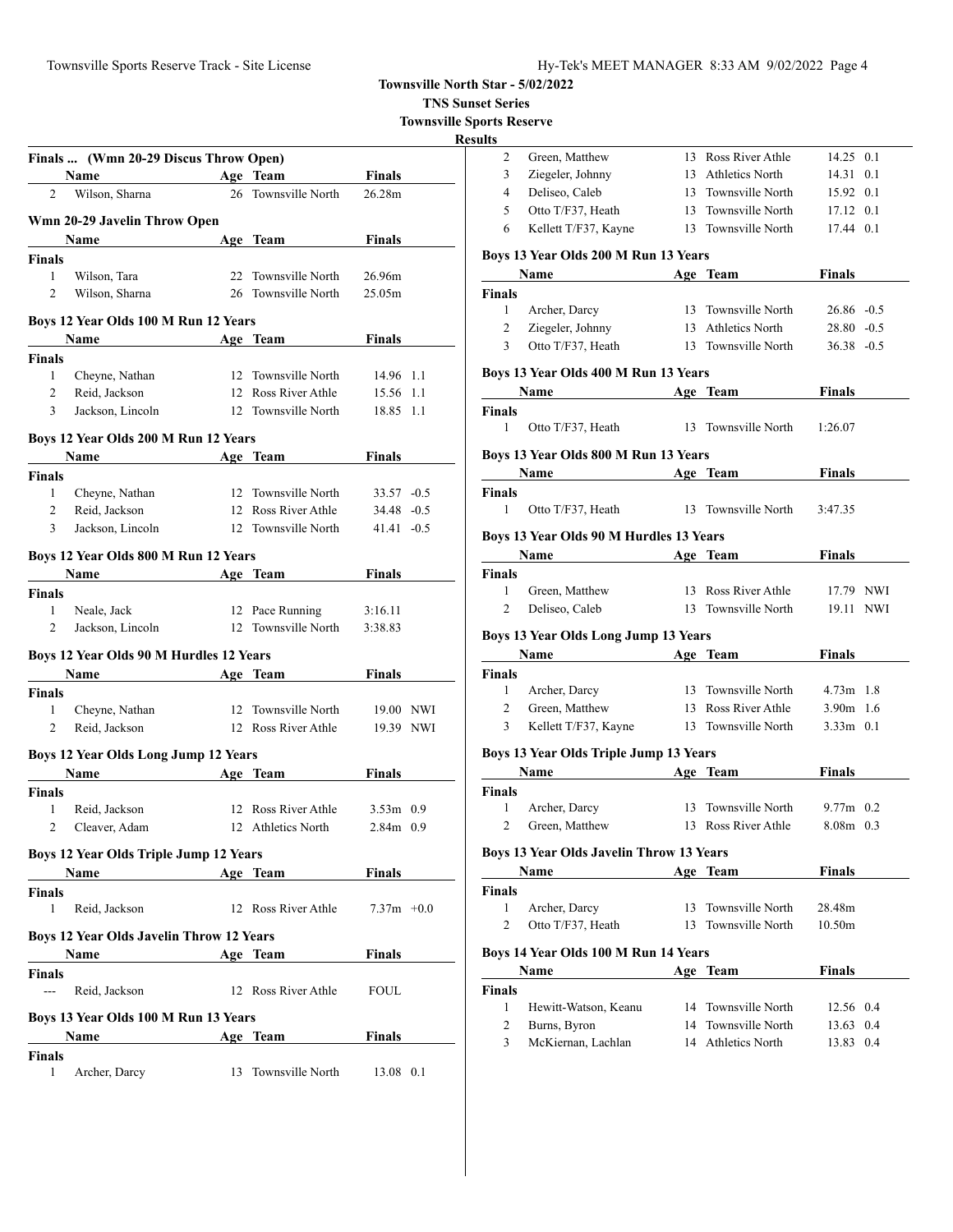Townsville Sports Reserve Track - Site License

| Hy-Tek's MEET MANAGER 8:33 AM 9/02/2022 Page 5 |  |  |  |
|------------------------------------------------|--|--|--|
|------------------------------------------------|--|--|--|

**Townsville North Star - 5/02/2022**

**TNS Sunset Series**

**Townsville Sports Reserve**

**Resu** 

|                               | Boys 14 Year Olds 200 M Run 14 Years                                                                                                                                                                                          |                     |                   |  |
|-------------------------------|-------------------------------------------------------------------------------------------------------------------------------------------------------------------------------------------------------------------------------|---------------------|-------------------|--|
|                               | Name                                                                                                                                                                                                                          | Age Team            | Finals            |  |
| <b>Finals</b>                 |                                                                                                                                                                                                                               |                     |                   |  |
| $\mathbf{1}$                  | Hewitt-Watson, Keanu                                                                                                                                                                                                          | 14 Townsville North | $25.37 -1.0$      |  |
| $\overline{2}$                | Cronje, Jeshua                                                                                                                                                                                                                | 14 Athletics North  | $28.49 -1.0$      |  |
| 3                             | McKiernan, Lachlan                                                                                                                                                                                                            | 14 Athletics North  | $29.41 - 1.0$     |  |
|                               | Boys 14 Year Olds 400 M Run 14 Years                                                                                                                                                                                          |                     |                   |  |
|                               | Name                                                                                                                                                                                                                          | Age Team            | Finals            |  |
| <b>Finals</b>                 |                                                                                                                                                                                                                               |                     |                   |  |
| 1                             | Jorgensen, Luke                                                                                                                                                                                                               | 14 Ross River Athle | 1:09.18           |  |
|                               | Boys 14 Year Olds 100 M Hurdles 14 Years                                                                                                                                                                                      |                     |                   |  |
|                               | <b>Name</b>                                                                                                                                                                                                                   | Age Team            | Finals            |  |
| <b>Finals</b><br>1            |                                                                                                                                                                                                                               | 14 Athletics North  | 18.27 NWI         |  |
|                               | Cronje, Jeshua                                                                                                                                                                                                                |                     |                   |  |
|                               | Boys 14 Year Olds High Jump 14 Years                                                                                                                                                                                          |                     |                   |  |
|                               | <b>Name</b>                                                                                                                                                                                                                   | Age Team            | Finals            |  |
| <b>Finals</b><br>$\mathbf{1}$ | McKiernan, Lachlan                                                                                                                                                                                                            | 14 Athletics North  | 1.50 <sub>m</sub> |  |
|                               |                                                                                                                                                                                                                               |                     |                   |  |
|                               | <b>Boys 14 Year Olds Long Jump 14 Years</b>                                                                                                                                                                                   |                     |                   |  |
|                               | <b>Name</b>                                                                                                                                                                                                                   | Age Team            | Finals            |  |
| <b>Finals</b>                 |                                                                                                                                                                                                                               |                     |                   |  |
| $\mathbf{1}$                  | McKiernan, Lachlan                                                                                                                                                                                                            | 14 Athletics North  | $4.79m$ 2.0       |  |
| 2                             | Jorgensen, Luke                                                                                                                                                                                                               | 14 Ross River Athle | $4.17m$ 0.6       |  |
| 3                             | Burns, Byron                                                                                                                                                                                                                  | 14 Townsville North | $3.91m$ 0.1       |  |
|                               | <b>Boys 14 Year Olds Triple Jump 14 Years</b>                                                                                                                                                                                 |                     |                   |  |
|                               | Name and the same state of the state of the state of the state of the state of the state of the state of the state of the state of the state of the state of the state of the state of the state of the state of the state of | Age Team            | Finals            |  |
| <b>Finals</b>                 |                                                                                                                                                                                                                               |                     |                   |  |
| 1                             | Cronje, Jeshua                                                                                                                                                                                                                | 14 Athletics North  | $10.22m$ 0.1      |  |
| $\overline{c}$                | McKiernan, Lachlan                                                                                                                                                                                                            | 14 Athletics North  | $9.79m$ 0.1       |  |
|                               | <b>Boys 14 Year Olds Javelin Throw 14 Years</b>                                                                                                                                                                               |                     |                   |  |
|                               | Name                                                                                                                                                                                                                          | Age Team            | Finals            |  |
| <b>Finals</b>                 |                                                                                                                                                                                                                               |                     |                   |  |
| 1                             | Cronje, Jeshua                                                                                                                                                                                                                | 14 Athletics North  | 23.43m            |  |
| 2                             | Jorgensen, Luke                                                                                                                                                                                                               | 14 Ross River Athle | 9.66m             |  |
|                               | Boys 15 Year Olds 100 M Run 15 Years                                                                                                                                                                                          |                     |                   |  |
|                               | Name                                                                                                                                                                                                                          | Age Team            | Finals            |  |
| <b>Finals</b>                 |                                                                                                                                                                                                                               |                     |                   |  |
| 1                             | Adams, Jacob                                                                                                                                                                                                                  | 15 Athletics North  | 12.78 0.4         |  |
|                               | Boys 15 Year Olds 200 M Run 15 Years                                                                                                                                                                                          |                     |                   |  |
|                               | Name                                                                                                                                                                                                                          | Age Team            | <b>Finals</b>     |  |
| <b>Finals</b>                 |                                                                                                                                                                                                                               |                     |                   |  |
| 1                             | Adams, Jacob                                                                                                                                                                                                                  | 15 Athletics North  | $25.83 - 1.0$     |  |
|                               | Boys 15 Year Olds 400 M Run 15 Years                                                                                                                                                                                          |                     |                   |  |
|                               | Name                                                                                                                                                                                                                          | Age Team            | Finals            |  |
| <b>Finals</b>                 |                                                                                                                                                                                                                               |                     |                   |  |
| 1                             | Adams, Jacob                                                                                                                                                                                                                  | 15 Athletics North  | 1:00.34           |  |
| 2                             | Munro, Connor                                                                                                                                                                                                                 | 15 Townsville North | 1:00.46           |  |
|                               |                                                                                                                                                                                                                               |                     |                   |  |

| ılts                                 |                                       |            |                     |               |  |  |  |  |
|--------------------------------------|---------------------------------------|------------|---------------------|---------------|--|--|--|--|
| 3                                    | Dennison, Tane                        |            | 15 Peak Performance | 1:04.09       |  |  |  |  |
| Boys 15 Year Olds 800 M Run 15 Years |                                       |            |                     |               |  |  |  |  |
|                                      | Name                                  |            | Age Team            | Finals        |  |  |  |  |
| Finals                               |                                       |            |                     |               |  |  |  |  |
| 1                                    | Dennison, Tane                        |            | 15 Peak Performance | 2:30.05       |  |  |  |  |
| 2                                    | Munro, Connor                         |            | 15 Townsville North | 2:30.06       |  |  |  |  |
|                                      |                                       |            |                     |               |  |  |  |  |
|                                      | Men 16-17 100 M Run U18 Years<br>Name |            | Age Team            | Finals        |  |  |  |  |
| Finals                               |                                       |            |                     |               |  |  |  |  |
| 1                                    |                                       |            | 17 Athletics North  | 11.52 0.3     |  |  |  |  |
|                                      | Robin, Jarves                         |            |                     |               |  |  |  |  |
| 2                                    | Drovandi, Harry                       |            | 17 Peak Performance | 11.64 0.3     |  |  |  |  |
| 3                                    | Johnson, Kaireece                     |            | 17 Peak Performance | 11.87 0.3     |  |  |  |  |
| 4                                    | Parker, Bailey                        |            | 17 Townsville North | 12.24 0.3     |  |  |  |  |
| 5                                    | Woosnam, Baxter                       |            | 16 Ross River Athle | 12.88 0.3     |  |  |  |  |
|                                      | Men 16-17 800 M Run U18 Years         |            |                     |               |  |  |  |  |
|                                      | Name                                  |            | Age Team            | <b>Finals</b> |  |  |  |  |
| <b>Finals</b>                        |                                       |            |                     |               |  |  |  |  |
| 1                                    | Drovandi, Harry                       |            | 17 Peak Performance | 1:58.95       |  |  |  |  |
| $\overline{c}$                       | Smart, Arthur                         |            | 17 Athletics North  | 2:08.88       |  |  |  |  |
| 3                                    | Sergeant, Darby                       | 17         | Pace Running        | 2:28.91       |  |  |  |  |
|                                      | Men 16-17 110 M Hurdles U18 Years     |            |                     |               |  |  |  |  |
|                                      | Name                                  | Age        | <b>Team</b>         | <b>Finals</b> |  |  |  |  |
| Finals                               |                                       |            |                     |               |  |  |  |  |
| $\mathbf{1}$                         | Jorgensen, Adam                       |            | 17 Ross River Athle | 15.25 NWI     |  |  |  |  |
|                                      | Men 16-17 High Jump U18 Years         |            |                     |               |  |  |  |  |
|                                      | Name                                  |            | Age Team            | Finals        |  |  |  |  |
| Finals                               |                                       |            |                     |               |  |  |  |  |
| 1                                    | Parker, Bailey                        | 17         | Townsville North    | 1.75m         |  |  |  |  |
|                                      | Men 16-17 Long Jump U18 Years         |            |                     |               |  |  |  |  |
|                                      | Name                                  |            | Age Team            | Finals        |  |  |  |  |
| Finals                               |                                       |            |                     |               |  |  |  |  |
| 1                                    | Jorgensen, Adam                       |            | 17 Ross River Athle | $6.33m$ 0.1   |  |  |  |  |
| 2                                    | Parker, Bailey                        | 17         | Townsville North    | 5.90m 1.2     |  |  |  |  |
|                                      |                                       |            |                     |               |  |  |  |  |
| Men 16-17 Triple Jump U18 Years      |                                       |            |                     |               |  |  |  |  |
|                                      | <u>Name</u>                           | <u>Age</u> | <u>Team</u>         | <u>Finals</u> |  |  |  |  |
| Finals                               |                                       |            |                     |               |  |  |  |  |
| 1                                    | Hayes, Kholan                         | 17         | Townsville North    | $13.15m +0.0$ |  |  |  |  |
|                                      | Men 16-17 Shot Put U18 Years          |            |                     |               |  |  |  |  |
|                                      | Name                                  |            | Age Team            | <b>Finals</b> |  |  |  |  |
| Finals                               |                                       |            |                     |               |  |  |  |  |
| 1                                    | Woosnam, Baxter                       |            | 16 Ross River Athle | 8.45m         |  |  |  |  |
|                                      | Men 16-17 Javelin Throw U18 Years     |            |                     |               |  |  |  |  |
|                                      | Name                                  |            | Age Team            | Finals        |  |  |  |  |
| Finals                               |                                       |            |                     |               |  |  |  |  |
| 1                                    | Buckman, Lachlan                      |            | 16 Townsville North | 55.53m        |  |  |  |  |
| 2                                    | Woosnam, Baxter                       |            | 16 Ross River Athle | 29.85m        |  |  |  |  |
|                                      |                                       |            |                     |               |  |  |  |  |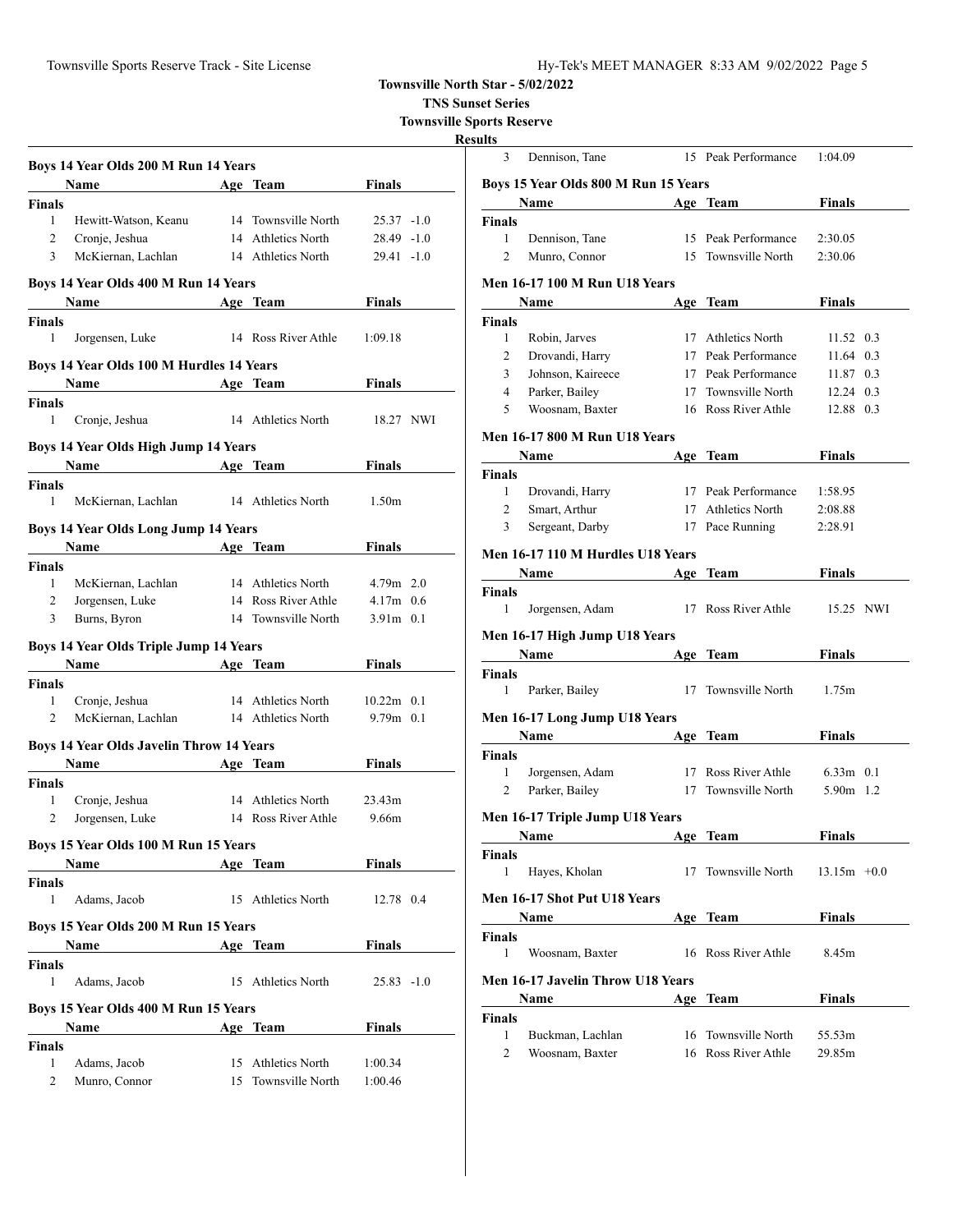**TNS Sunset Series**

**Townsville Sports Reserve**

|                | Men 18-19 100 M Run U20 Years        |    |                        |                    |     |
|----------------|--------------------------------------|----|------------------------|--------------------|-----|
|                | Name                                 |    | Age Team               | Finals             |     |
| <b>Finals</b>  |                                      |    |                        |                    |     |
| $\mathbf{1}$   | Mukamba, Abeli                       |    | 19 Townsville North    | 11.08 0.3          |     |
| 2              | Ufton, Ngakau                        |    | 18 Athletics North     | 11.87              | 0.3 |
| 3              | Thomas, Ashley                       |    | 18 Townsville North    | 12.37 0.3          |     |
|                | <b>Men 18-19 800 M Run U20 Years</b> |    |                        |                    |     |
|                | Name                                 |    | Age Team               | Finals             |     |
| <b>Finals</b>  |                                      |    |                        |                    |     |
| 1              | Diedrick, Gabriel                    |    | 18 Pace Running        | 2:08.34            |     |
|                | Men 18-19 Long Jump U20 Years        |    |                        |                    |     |
|                | <b>Name</b>                          |    | Age Team               | Finals             |     |
| <b>Finals</b>  |                                      |    |                        |                    |     |
| $\mathbf{1}$   | Singleton, Ishmael                   |    | 19 Townsville North    | $6.38m$ 0.6        |     |
|                | Men 18-19 Shot Put U20 Years         |    |                        |                    |     |
|                | Name                                 |    | Age Team               | Finals             |     |
| <b>Finals</b>  |                                      |    |                        |                    |     |
| 1              | Thomas, Ashley                       | 18 | Townsville North       | 10.99 <sub>m</sub> |     |
|                | Men 18-19 Discus Throw U20 Years     |    |                        |                    |     |
|                | <b>Name</b>                          |    | Age Team               | <b>Finals</b>      |     |
| Finals         |                                      |    |                        |                    |     |
| 1              | Thomas, Ashley                       |    | 18 Townsville North    | 43.57m             |     |
|                | Men 20-29 100 M Run Open             |    |                        |                    |     |
|                | Name                                 |    | Age Team               | Finals             |     |
| <b>Finals</b>  |                                      |    |                        |                    |     |
| 1              | Doran, Jake                          |    | 22 Townsville North    | 10.59 0.3          |     |
| 2              | Coetser, Jascha                      |    | 23 Townsville North    | $11.21 \quad 0.3$  |     |
|                | <b>Men 14-29 100 M Run Open</b>      |    |                        |                    |     |
|                | Name                                 |    | Age Team               | Finals             |     |
| <b>Finals</b>  |                                      |    |                        |                    |     |
| 1              | Doran, Jake                          |    | 22 Townsville North    | 10.59 0.3          |     |
| 2              | Mukamba, Abeli                       |    | 19 Townsville North    | 11.08 0.3          |     |
| 3              | Coetser, Jascha                      |    | 23 Townsville North    | 11.21              | 0.3 |
| $\overline{4}$ | Ufton, Ngakau                        |    | 18 Athletics North     | 11.87              | 0.3 |
| 5              | Thomas, Ashley                       | 18 | Townsville North       | 12.37              | 0.3 |
|                | Men 14-29 200 M Run Open             |    |                        |                    |     |
|                | Name                                 |    | Age Team               | Finals             |     |
| <b>Finals</b>  |                                      |    |                        |                    |     |
| 1              | Doran, Jake                          | 22 | Townsville North       | 21.34 0.1          |     |
|                | Robin, Jarves                        | 17 | <b>Athletics North</b> | 22.72              | 0.1 |
| 2              |                                      |    |                        |                    |     |
| 3              | Bartulovich, Luka                    |    | 19 Townsville North    | 23.31              | 0.1 |
| $\overline{4}$ | Ufton, Ngakau                        |    | 18 Athletics North     | 23.40 0.1          |     |
| 5              | Johnson, Kaireece                    |    | 17 Peak Performance    | 24.55 0.1          |     |
| 6<br>7         | Hendy T/F20, Lindsey<br>Adams, Jacob |    | 25 Townsville North    | 24.56 0.1          |     |

|                                        | <b>Men 14-29 400 M Run Open</b>        |    |                     |               |  |  |  |  |  |
|----------------------------------------|----------------------------------------|----|---------------------|---------------|--|--|--|--|--|
|                                        | Name                                   |    | Age Team            | Finals        |  |  |  |  |  |
| Finals                                 |                                        |    |                     |               |  |  |  |  |  |
| 1                                      | Bartulovich, Luka                      |    | 19 Townsville North | 52.48         |  |  |  |  |  |
| 2                                      | Jorgensen, Adam                        |    | 17 Ross River Athle | 54.53         |  |  |  |  |  |
| 3                                      | Jorgensen, Luke                        |    | 14 Ross River Athle | 1:09.18       |  |  |  |  |  |
|                                        | <b>Men 20-29 800 M Run Open</b>        |    |                     |               |  |  |  |  |  |
|                                        | Name                                   |    | Age Team            | Finals        |  |  |  |  |  |
| Finals                                 |                                        |    |                     |               |  |  |  |  |  |
| 1                                      | Taylor, Brad                           | 22 | Townsville North    | 2:25.54       |  |  |  |  |  |
|                                        | Men 20-29 110 M Hurdles Open           |    |                     |               |  |  |  |  |  |
|                                        | <b>Name</b>                            |    | Age Team            | Finals        |  |  |  |  |  |
| Finals                                 |                                        |    |                     |               |  |  |  |  |  |
| 1                                      | Coetser, Jascha                        |    | 23 Townsville North | 15.30 NWI     |  |  |  |  |  |
|                                        | Men 20-29 Long Jump Open               |    |                     |               |  |  |  |  |  |
|                                        | Name                                   |    | Age Team            | Finals        |  |  |  |  |  |
| Finals                                 |                                        |    |                     |               |  |  |  |  |  |
| 1                                      | Doran, Joseph                          |    | 23 Townsville North | $6.10m$ 2.7   |  |  |  |  |  |
| $\overline{2}$                         | Lush F20, Joshua                       |    | 22 New Zealand      | 5.64m 3.4     |  |  |  |  |  |
| 3                                      | Hendy T/F20, Lindsey                   |    | 25 Townsville North | 5.45m 1.4     |  |  |  |  |  |
|                                        | Men 20-29 Shot Put Open                |    |                     |               |  |  |  |  |  |
|                                        | Name                                   |    | Age Team            | Finals        |  |  |  |  |  |
| <b>Finals</b><br>1                     | Doran, Joseph                          | 23 | Townsville North    | 9.25m         |  |  |  |  |  |
|                                        |                                        |    |                     |               |  |  |  |  |  |
|                                        | Men 40-44 Shot Put 40-44 Years         |    |                     |               |  |  |  |  |  |
|                                        | <b>Name</b>                            |    | Age Team            | Finals        |  |  |  |  |  |
| <b>Finals</b>                          |                                        |    |                     |               |  |  |  |  |  |
| 1                                      | Hayes Snr, Kholan                      |    | 41 Townsville North | 11.24m        |  |  |  |  |  |
| <b>Men 60-69 100 M Run 60-69 Years</b> |                                        |    |                     |               |  |  |  |  |  |
|                                        | Name                                   |    | Age Team            | Finals        |  |  |  |  |  |
| Finals<br>1                            | Millerd, Andrew                        | 60 | Tablelands Athle    | 13.60 0.3     |  |  |  |  |  |
|                                        | <b>Men 60-69 200 M Run 60-69 Years</b> |    |                     |               |  |  |  |  |  |
|                                        | <b>Name</b>                            |    |                     | Finals        |  |  |  |  |  |
|                                        |                                        |    | Age Team            |               |  |  |  |  |  |
| Finals<br>1                            | Millerd, Andrew                        |    | 60 Tablelands Athle | 27.95 0.1     |  |  |  |  |  |
|                                        | Men 60-69 High Jump 60-69 Years        |    |                     |               |  |  |  |  |  |
|                                        | Name                                   |    | Age Team            | <b>Finals</b> |  |  |  |  |  |
| <b>Finals</b>                          |                                        |    |                     |               |  |  |  |  |  |
| 1                                      | Millerd, Andrew                        | 60 | Tablelands Athle    | 1.40m         |  |  |  |  |  |
|                                        | Men 60-69 Long Jump 60-69 Years        |    |                     |               |  |  |  |  |  |
|                                        | Name                                   |    | Age Team            | Finals        |  |  |  |  |  |
| Finals                                 |                                        |    |                     |               |  |  |  |  |  |
| 1                                      | Millerd, Andrew                        | 60 | Tablelands Athle    | 4.76m 2.4     |  |  |  |  |  |